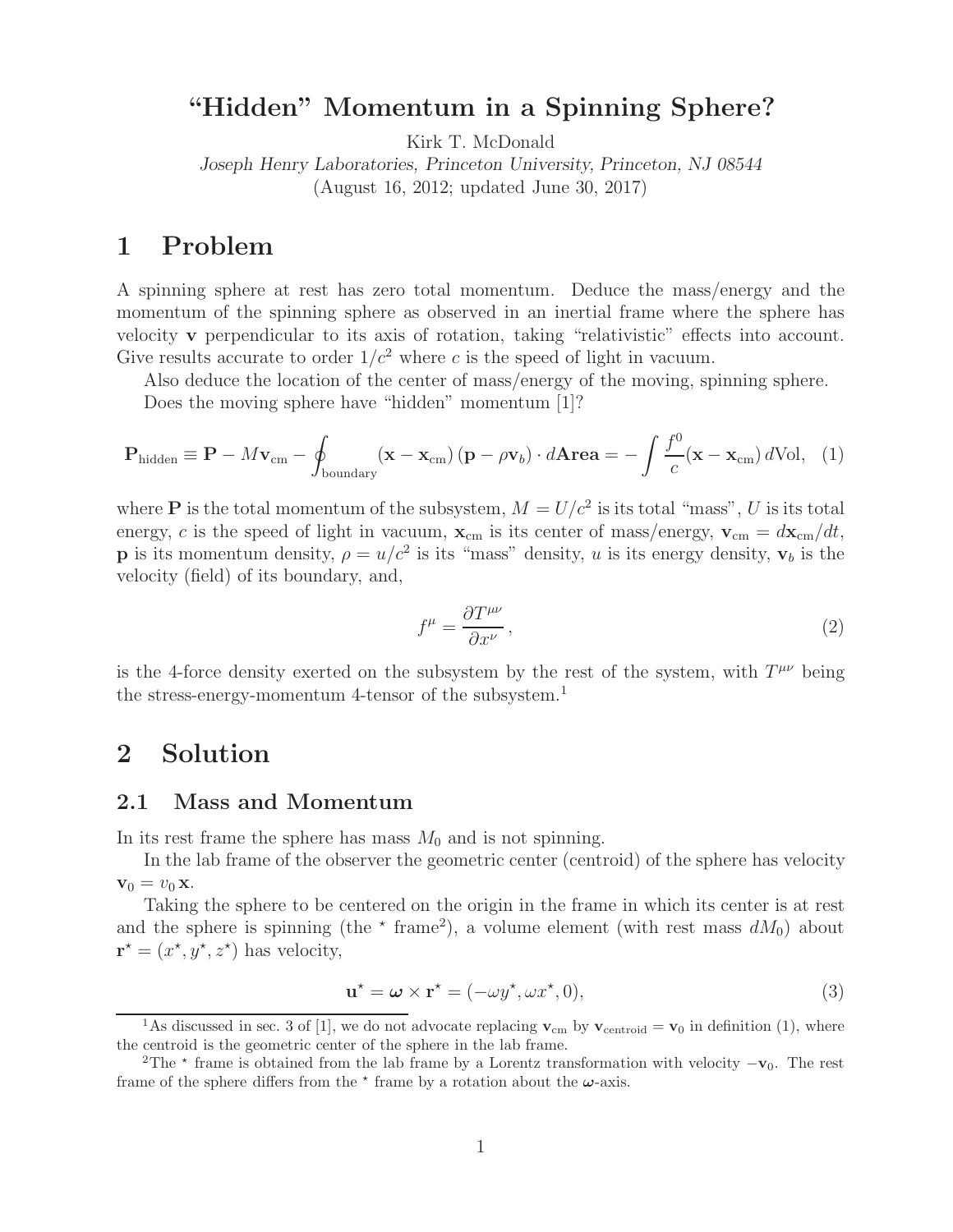defining  $\omega = \omega \hat{z}$  to be the angular velocity of the sphere in the  $*$  frame, where  $\omega a$  is small compared to the speed of sound inside the sphere. In the lab frame this element has velocity,

$$
\mathbf{u} = \frac{\mathbf{v}_0 + \mathbf{u}_\parallel^* + \mathbf{u}_\perp^* / \gamma_0}{1 + \mathbf{v}_0 \cdot \mathbf{u}^* / c^2} = \frac{(v_0 - \omega y^*) \hat{\mathbf{x}} + \omega x^* \hat{\mathbf{y}} / \gamma_0}{1 - \omega v_0 y^* / c^2}, \quad \text{where} \quad \gamma_0 = \frac{1}{\sqrt{1 - v_0^2/c^2}}. \tag{4}
$$

The relativistic mass  $dM$  (= energy/ $c^2$ ) of the volume element in the lab frame is given by,

$$
dM = \gamma_u dM_0 = \frac{dM_0}{\sqrt{1 - u^2/c^2}} \approx dM_0 \left( 1 + \frac{u^2}{2c^2} \right) \approx dM_0 \left( 1 + \frac{v_0^2 - 2\omega v_0 y^* + \omega^2 (x^{*2} + y^{*2})}{2c^2} \right),
$$
 (5)

keeps terms only to order  $1/c^2$ . Hence,

$$
M = \int dM \approx M_0 \left( 1 + \frac{v_0^2}{2c^2} + \frac{k\omega^2 a^2}{2c^2} \right),\tag{6}
$$

recalling that the moment of inertia of the sphere in its rest frame is  $I_0 = \int (x^2 + y^2) dM_0 =$  $kM_0^2a^2$  with  $k = 2/5$ . Note that the relativistic mass M in the lab frame does not equal  $\gamma_0 M_0 \approx M_0 (1 + v_0^2 / 2c^2)$  as holds for a nonspinning sphere.<sup>3</sup>

The x-component of the momentum of the sphere in the lab frame is,

$$
P_x = \int u_x dM \approx \int (v_0 - \omega y^*) \left( 1 + \frac{\omega v_0 y^*}{c^2} \right) dM_0 \left( 1 + \frac{v_0^2 - 2\omega v_0 y^* + \omega^2 (x^{*2} + y^{*2})}{2c^2} \right)
$$
  

$$
\approx M_0 v_0 \left( 1 + \frac{v_0^2}{2c^2} + \frac{k\omega^2 a^2}{2c^2} \right) = M v_0.
$$
 (7)

That is, the lab-frame momentum is related by,

$$
\mathbf{P} = M\mathbf{v}_0 = M\mathbf{v}_{\rm cm},\tag{8}
$$

noting that the center of mass/energy of the sphere has velocity  $v_0$  in the lab frame (as can be confirmed using eq. (11) below). As such, the momentum in the lab frame is not "hidden".

This last statement is consistent with the definition (1) in that the boundary of the (sub) system can be taken outside the sphere, so that the boundary integral vanishes and  $\mathbf{P}_{\text{hidden}} = 0.$ 

Also, for a system in isolation, such as the present example, the 4-divergence of the stress tensor is zero, so that  $f^0 = 0$  in particular. Thus,  $P_{hidden} = 0$  according to the second form of eq.  $(1)$  as well.<sup>4</sup>

<sup>&</sup>lt;sup>3</sup>The mass  $M^*$  of the spinning sphere whose center is at rest in the  $*$  frame follows from eq. (6) with  $v_0 = 0.$ 

<sup>&</sup>lt;sup>4</sup>A basic consequence of the definition (1) is that an isolated system can have no "hidden" momentum, so it should not be a surprise that  $P_{hidden} = 0$  in the present example.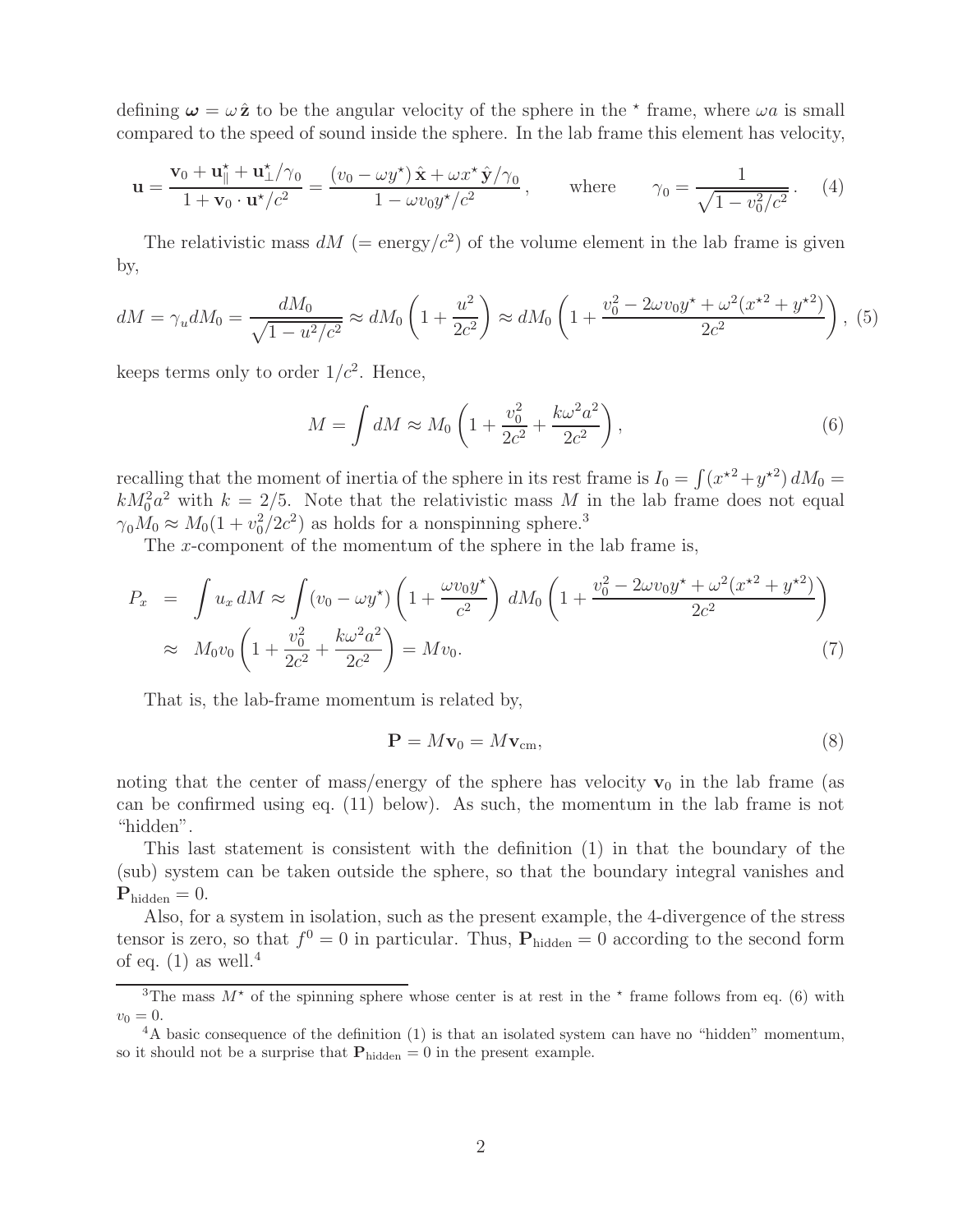## **2.2 Location of the Center of Mass/Energy (First Analysis)**

The position  $\mathbf{x}_{cm}$  of the sphere in the lab frame is given by,

$$
M\mathbf{x}_{cm} = \int \mathbf{x} dM \approx \int (x\,\hat{\mathbf{x}} + y\,\hat{\mathbf{y}} + z\,\hat{\mathbf{z}}) dM_0 \left( 1 + \frac{v_0^2 - 2\omega v_0 y^* + \omega^2 (x^{*2} + y^{*2})}{2c^2} \right)
$$
  
\n
$$
\approx \int \left[ (x^* + v_0 t) \left( 1 - \frac{v_0^2}{2c^2} \right) \hat{\mathbf{x}} + y^* \hat{\mathbf{y}} + z^* \hat{\mathbf{z}} \right] dM_0 \left( 1 + \frac{v_0^2 - 2\omega v_0 y^* + \omega^2 (x^{*2} + y^{*2})}{2c^2} \right)
$$
  
\n
$$
\approx M v_0 t \hat{\mathbf{x}} - \frac{v_0 k M a^2 \omega}{2c^2} \hat{\mathbf{y}} \approx M \mathbf{x}_0 - \frac{\mathbf{S}_0 \times \mathbf{v}_0}{2c^2},
$$
\n(9)

where  $\mathbf{x}_0 = \mathbf{v}_0 t = v_0 t \hat{\mathbf{x}}$  is the geometric center of the moving sphere in the lab frame,  $\mathbf{S}_0 = I_0 \boldsymbol{\omega} = k M_0 a^2 \boldsymbol{\omega}$  is the (spin) angular momentum of the sphere about its geometric center, and the moment of inertia  $I_0$  is,

$$
I_0 = \int [(x - v_0 t)^2 + y^2] dM
$$
  
\n
$$
\approx \int \left[ x^{*2} \left( 1 - \frac{v_0^2}{c^2} \right) + y^{*2} \right] dM_0 \left( 1 + \frac{v_0^2 - 2\omega v_0 y^* + \omega^2 (x^{*2} + y^{*2})}{2c^2} \right)
$$
  
\n
$$
\approx \frac{2M_0 a^2}{5} \left( 1 + \frac{25\omega^2 a^2}{112c^2} \right) \approx kMa^2.
$$
\n(10)

To order  $1/c^2$ ,

$$
\mathbf{x}_{cm} \approx \mathbf{x}_0 - \frac{ka^2 \boldsymbol{\omega} \times \mathbf{v}_0}{2c^2} \approx \mathbf{x}_0 - \frac{\mathbf{S}_0 \times \mathbf{v}_0}{2Mc^2}.
$$
 (11)



The center of mass/energy of the moving sphere is not at its geometric center  $\mathbf{x}_0$ , but is shifted to the side of the sphere that has the higher speed in the lab frame, as the relativistic mass is higher there. The spinning, translating sphere (or better, Lorentz-contracted spheroid) cannot be described as a rigid body, in that the center of mass/energy does not rotate with the matter of the spheroid.

*The above analysis did not take into account that the rolling hoop has internal forces/stresses, In the lab frame these stresses are largest near the top of the hoop, where the speed is the greatest. Since there is mass/energy associated with the internal stresses, it seems likely that the position of the center of mass/energy is even higher above the centroid,*  $\mathbf{x}_0 = \mathbf{v}t$ , *than indicated in eq. (11).*

*We pursue this additional upward shift in the following section.*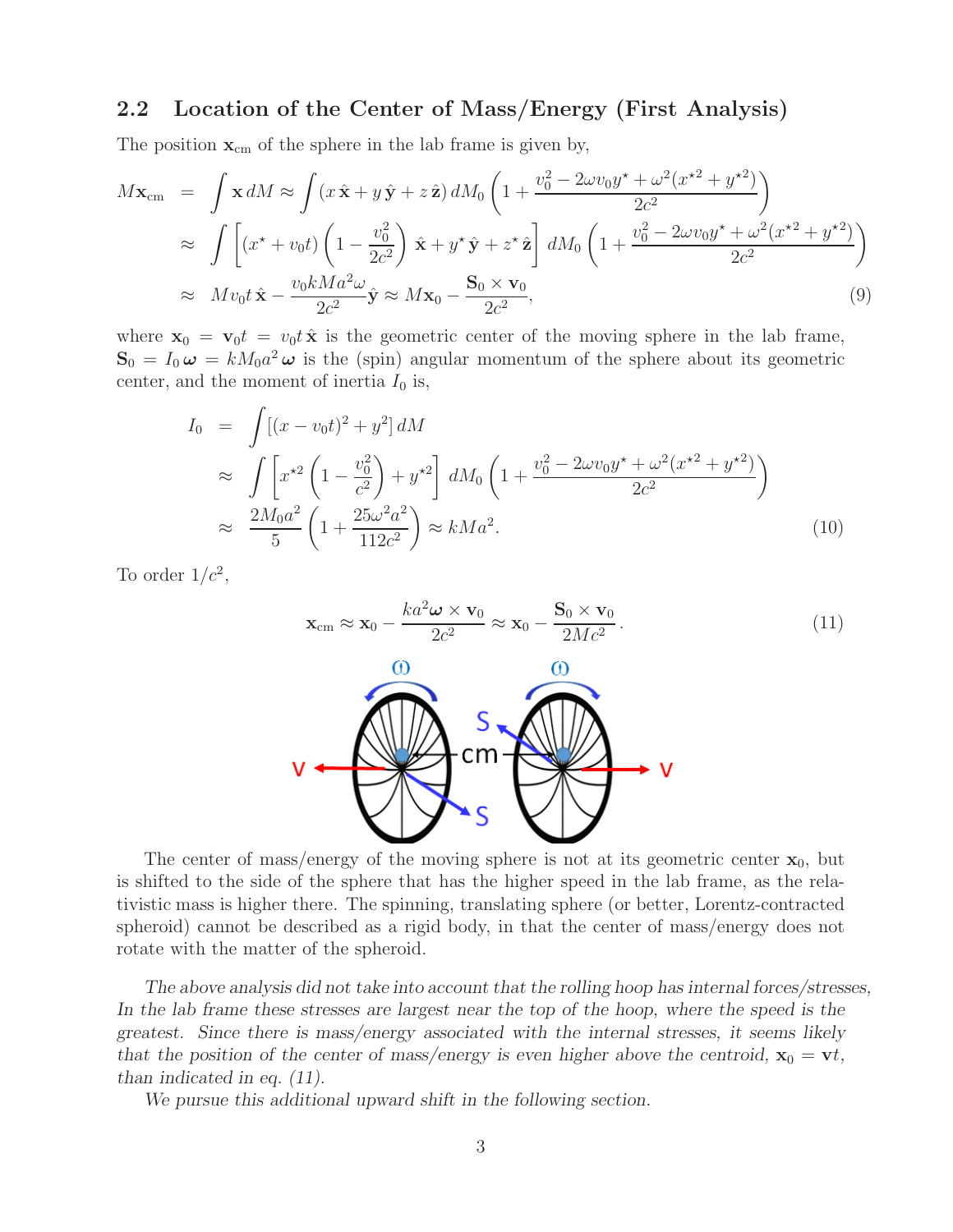## **2.3 A More General Argument**

*This section follows [2]. See also [3, 4, 5], sec. 64 of [6]*<sup>5</sup> *and [7, 8, 9]. This topic has an extensive history in considerations of the quantum position operator. For a review, see [10].*

The mechanical behavior of a macroscopic subsystem can be described with the aid of its (symmetric) stress-energy-momentum 4-tensor  $T^{\mu\nu}$ . The quantity,

$$
P^{\mu} = (U/c, P^{i}) = (U/c, \mathbf{P}) = \int \frac{T^{0\mu}}{c} d\text{Vol}.
$$
 (12)

describes the total energy and momentum of the subsystem, although  $P^{\mu}$  is not truly a 4-vector unless the subsystem is isolated.<sup>6</sup>

The total mass/energy of the subsystem is,

$$
U = \int T^{00} d\text{Vol},\tag{13}
$$

and we define the effective mass of the subsystem as,

$$
M = \frac{U}{c^2} = \int \frac{T^{00}}{c^2} d\text{Vol} = \int \rho d\text{Vol},\tag{14}
$$

where we define the effective mass density of the subsystem to be  $\rho = T^{00}/c^2$ . The center of mass/energy of the subsystem is at position,

$$
x_{\rm cm}^{\mu} = \frac{1}{U} \int T^{00} x^{\mu} d\text{Vol}, \qquad \mathbf{x}_{\rm cm} = \frac{1}{M} \int \frac{T^{00}}{c^2} \mathbf{x} d\text{Vol}. \tag{15}
$$

where  $x^{\mu} = (ct, \mathbf{x})$ , as characterizing the coordinates of the center of mass/energy of the subsystem.

In general, the lab-frame quantity  $x_{\text{cm}}^{\mu}$  is not a 4-vector, and it is not the Lorentz transformation  $x_0^{\mu}$  of the quantity,

$$
x_0^{\star \mu} \equiv x_{\rm cm}^{\star \mu} = \frac{1}{U^{\star}} \int T^{\star 00} x^{\star \mu} d\text{Vol}^{\star},\tag{16}
$$

where the  $\star$  frame is the (instantaneous) frame of the subsystem in which its total 3momentum is zero (but where the angular velocity is still  $\omega$ ),

$$
0 = P^{\star i} = \int \frac{T^{\star 0i}}{c} d\text{Vol}^{\star}.
$$
 (17)

We denote the lab-frame transform of the quantity  $x_0^{*\mu}$  as  $x_0^{\mu}$ , which we will call the centroid.<sup>7</sup> Note that  $x_0^0 = ct = x_{cm}^0$ . The velocity of the boost from the  $\star$  frame to the lab frame is

 $5$ In thermodynamics a closed subsystem can have exchange of energy, but not matter, with other subsystem, whereas an isolated subsystem has no exchange of mass/energy. The term closed system in [2, 6] corresponds to the term isolated system of thermodynamics.

<sup>&</sup>lt;sup>6</sup>In case of a nonisolated system,  $P^{\mu}$  of eq. (12) has been called a "false" 4-vector [11].

<sup>&</sup>lt;sup>7</sup>The coordinates  $x_0^{\mu}$  are called those of the proper center of mass in [6].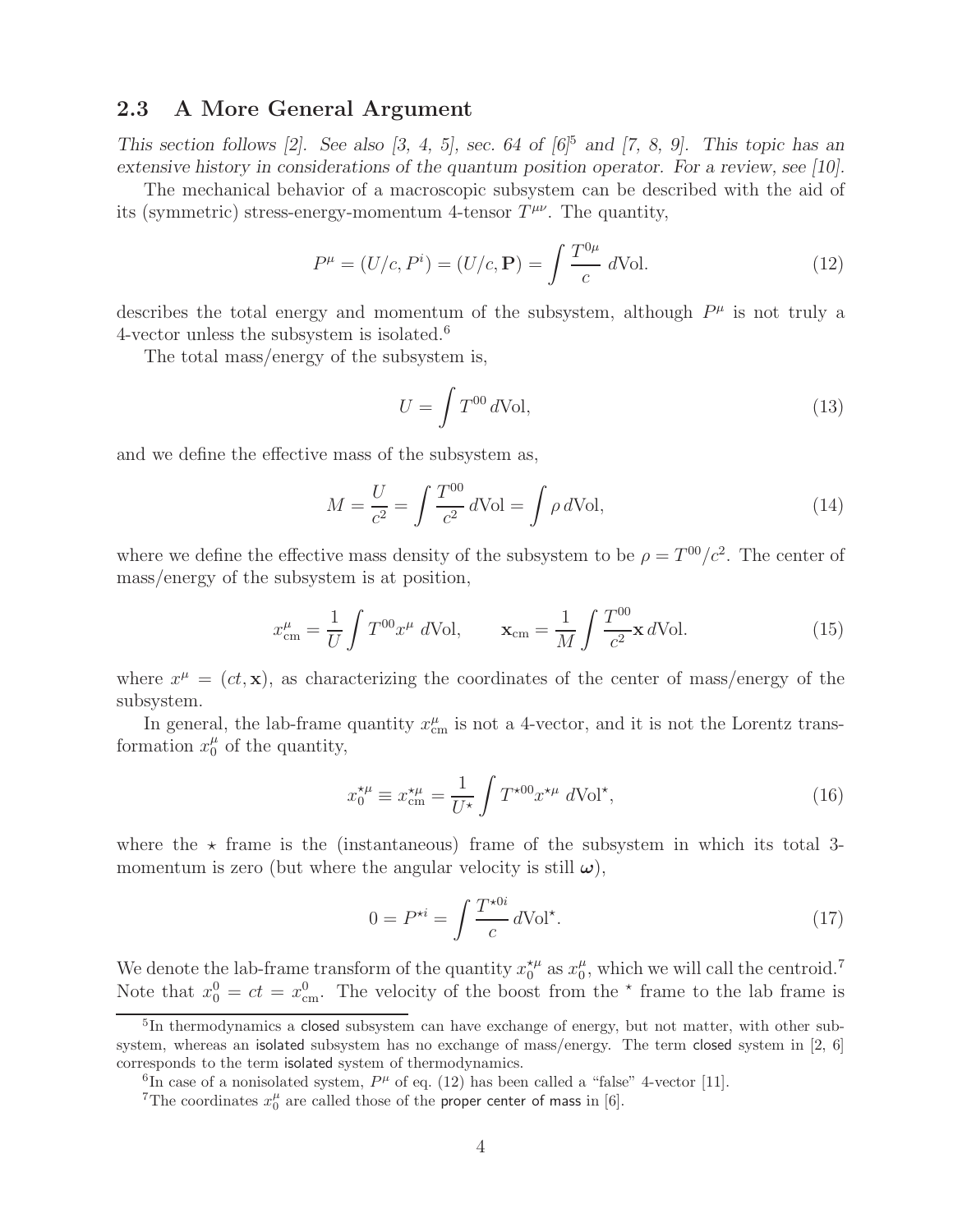$v_{\rm cm}$  of eq. (35). Hence, the velocity  $v_0$  of the centroid is the same as the velocity  $v_{\rm cm}$  of the center of mass/energy, even though the position  $x_0$  is not necessarily that same as  $x_{cm}$ .

As seen in sec. 2.2 the difference between  $\mathbf{x}_{cm}$  and  $\mathbf{x}_0$  in the lab frame is related to the presence of angular momentum in the subsystem, so we introduce the quantity,

$$
L^{\mu\nu} = \int \frac{x^{\mu} T^{0\nu} - x^{\nu} T^{0\mu}}{c} d\text{Vol},\tag{18}
$$

as the (antisymmetric) angular momentum 4-tensor of the subsystem. Further, we introduce the "spin" angular momentum tensors, defined by,

$$
S_0^{\mu\nu} = L^{\mu\nu} - (x_0^{\mu} P^{\nu} - x_0^{\nu} P^{\mu}), \tag{19}
$$

and,

$$
S_{\rm cm}^{\mu\nu} = L^{\mu\nu} - (x_{\rm cm}^{\mu} P^{\nu} - x_{\rm cm}^{\nu} P^{\mu}), \tag{20}
$$

which subtract away the angular momentum associated with the energy/momentum of the centroid, and of the center of mass/energy, respectively.

For an antisymmetric 4-tensor  $A^{\mu\nu}$  we construct two 3-vectors **a** and **a**̃ and according to,

$$
\mathbf{a} = (a^{23}, a^{31}, a^{12})
$$
 and  $\tilde{\mathbf{a}} = (a^{10}, a^{20}, a^{30}).$  (21)

Then, for either of the spin 4-tensors (19)-(20) we can write,

$$
\mathbf{S} = \mathbf{L} - \mathbf{x} \times \mathbf{P}, \qquad \tilde{\mathbf{S}} = \tilde{\mathbf{L}} - Mc\mathbf{x} + ct\mathbf{P}, \qquad \text{and so} \qquad \mathbf{x} = \frac{1}{Mc} (\tilde{\mathbf{L}} - \tilde{\mathbf{S}} + ct\mathbf{P}), \quad (22)
$$

where from eqs. (18),

$$
\mathbf{L} = \int \mathbf{x} \times \mathbf{p} \, d\text{Vol}, \qquad \text{and} \qquad \tilde{\mathbf{L}} = Mc\mathbf{x}_{cm} - ct\mathbf{P}.
$$
 (23)

In particular, from eqs.  $(19)$  and  $(22)-(23)$  we obtain an expression for the lab-frame 3position of the centroid,<sup>8</sup>

$$
\mathbf{x}_0 = \mathbf{x}_{cm} - \frac{\tilde{\mathbf{S}}_0}{Mc}.
$$
 (24)

This result was deduced in the lab frame, but it also holds in the  $*$  frame, where  $\mathbf{x}_0^* = \mathbf{x}_{cm}^*$ , so it must be that  $\tilde{\mathbf{S}}_0^* = 0$ . Then, since  $\mathbf{P}^* = 0$ , we have that,

$$
S_0^{*\mu\nu} P_\nu^* = 0.
$$
\n(25)

IF  $S_0^{\mu\nu}$  and  $P^{\mu}$  are a 4-tensor and a 4-vector, respectively, with respect to Lorentz transformations, then in the lab frame we have that  $9$ 

$$
0 = S_0^{\mu\nu} P_{\nu}, \qquad \tilde{\mathbf{S}}_0 \cdot \mathbf{P} = 0 \quad \text{for } \mu = 0, \qquad Mc\tilde{\mathbf{S}}_0 = -\mathbf{S}_0 \times \mathbf{P}, \quad \text{for } \mu = 1, 2, 3, \tag{27}
$$

<sup>8</sup>Using eq. (20) rather than (19) leads only to  $\tilde{\mathbf{S}}_{cm} = 0$ , which also follows directly from eq. (20).

<sup>9</sup>In the  $\star$  frame,  $x_0^{\star \mu} = x_{cm}^{\star \mu}$ , so we also have that the spin tensors are the same in this frame,  $S_0^{\star \mu \nu} = S_{cm}^{\star \mu \nu}$ , and in particular  $\tilde{\mathbf{S}}_0^* = \tilde{\mathbf{S}}_{cm}^* = 0$ . Since  $\mathbf{P}^* = 0$ , we have that  $S_{cm}^{*\mu\nu} P_{\nu}^* = 0$ . If  $S_{cm}^{\mu\nu}$  were a 4-tensor with respect to Lorentz transformations, then in the lab frame we would have that,

$$
0 = S_{\text{cm}}^{\mu\nu} P_{\nu}, \qquad \tilde{\mathbf{S}}_{\text{cm}} \cdot \mathbf{P} = 0 \quad \text{for } \mu = 0, \qquad Mc\tilde{\mathbf{S}}_{\text{cm}} = -\mathbf{S}_{\text{cm}} \times \mathbf{P}, \quad \text{for } \mu = 1, 2, 3. \tag{26}
$$

This contradicts the fact that  $\tilde{\mathbf{S}}_{cm} = 0$ , so we infer that  $S_{cm}^{\mu\nu}$  is not a tensor under Lorentz transformations.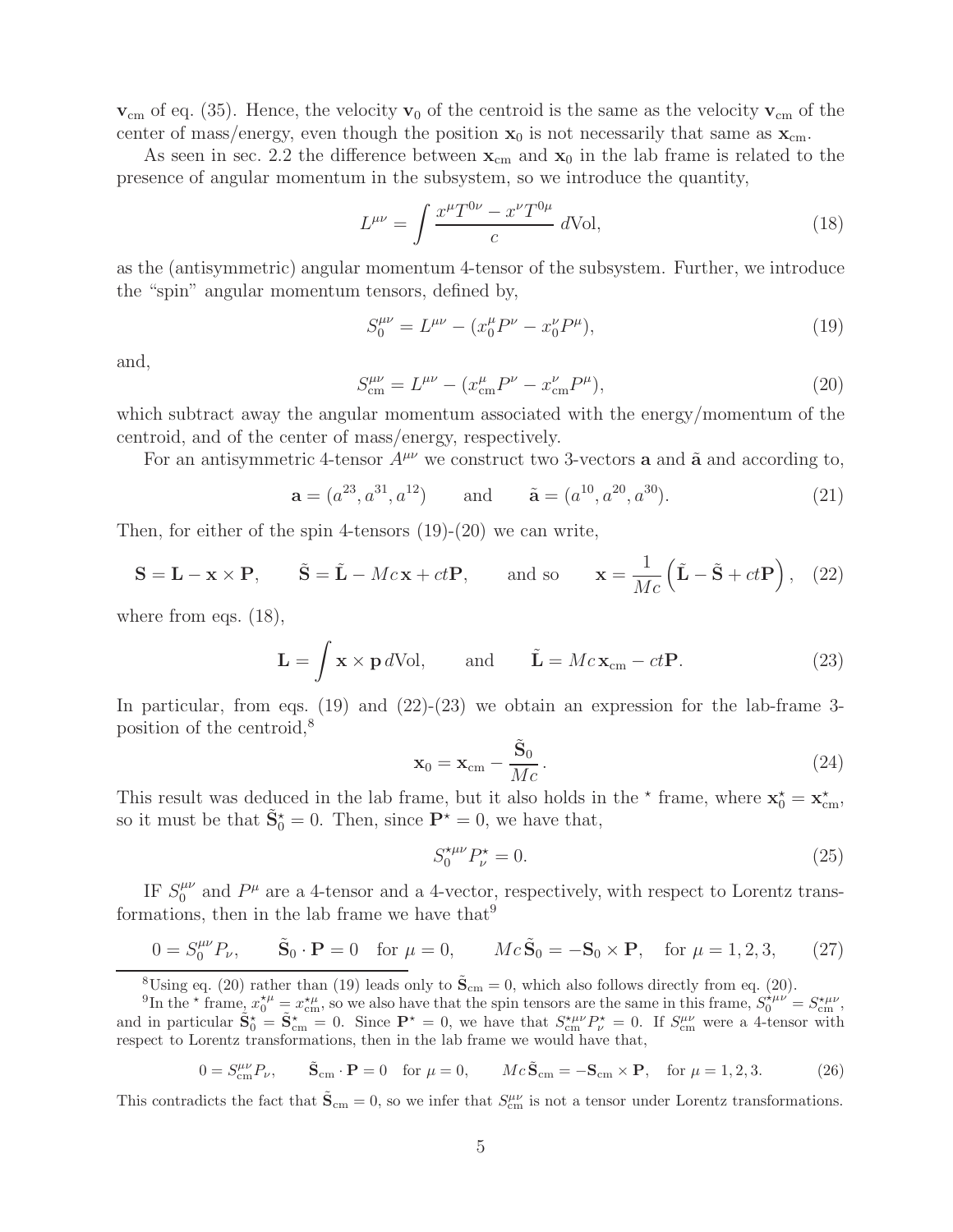and,

$$
\mathbf{x}_0 = \mathbf{x}_{cm} - \frac{\mathbf{S}_0 \times \mathbf{P}}{M^2 c^2} = \mathbf{x}_{cm} - \frac{\mathbf{S}_0 \times \mathbf{v}_0}{Mc^2}.
$$
 (28)

as in eq.  $(11)$ , but now the term in **S** is twice as large.<sup>10,11</sup>

#### **2.3.1 How General is the "General" Argument?**

The above argument may not hold for a subsystem that is not isolated from the rest of the Universe, as was tacitly assumed above in eq. (27), and in writing  $P = Mv_0$ .

As discussed in sec. 3 of [1], we can deduce a relation (35) between **P** and  $Mv_0$  for a nonisolated subsystem. The reader may wish to skip ahead to that point.

In detail, from eq. (14) we find,

$$
\frac{dM}{dt} = \int \frac{\partial_0 T^{00}}{c} d\text{Vol} + \oint_{\text{boundary}} \frac{T^{00}}{c^2} (\mathbf{v}_b \cdot d\mathbf{Area}),\tag{29}
$$

and,

$$
\frac{d}{dt}(M\mathbf{x}_{cm}) = \frac{dM}{dt}\mathbf{x}_{cm} + M\frac{d\mathbf{x}_{cm}}{dt} = \int \frac{\partial_0 T^{00}}{c}\mathbf{x} \, d\text{Vol} + \oint_{\text{boundary}} \frac{T^{00}}{c^2}\mathbf{x} \, (\mathbf{v}_b \cdot d\mathbf{Area}), \tag{30}
$$

where  $x^{\mu} = (ct, \mathbf{x}), \partial_{\mu} = \partial/\partial x^{\mu} = (\partial/\partial ct, \nabla)$ , and  $\mathbf{v}_{b}$  is the velocity (field) of the boundary. Hence,

$$
M\mathbf{v}_{\rm cm} = M\frac{d\mathbf{x}_{\rm cm}}{dt} = \int \frac{\partial_0 T^{00}}{c} (\mathbf{x} - \mathbf{x}_{\rm cm}) d\text{Vol} + \oint_{\text{boundary}} \frac{T^{00}}{c^2} (\mathbf{x} - \mathbf{x}_{\rm cm}) (\mathbf{v}_b \cdot d\mathbf{Area})
$$

$$
= \int \frac{\partial_0 T^{00}}{c} (\mathbf{x} - \mathbf{x}_{\rm cm}) d\text{Vol} + \oint_{\text{boundary}} (\mathbf{x} - \mathbf{x}_{\rm cm}) (\rho \mathbf{v}_b \cdot d\mathbf{Area}). \tag{31}
$$

While the stress-energy-momentum tensor for an isolated system has zero 4-divergence, this is not necessarily the case for the subsystem under consideration. Rather, the possibly nonzero 4-vector,

$$
f^{\mu} = \partial_{\nu} T^{\nu \mu} = \partial_{\nu} T^{\mu \nu}, \tag{32}
$$

describes the 4-force density exerted by the subsystem on the rest of the system. If the stress-energy-momentum tensor is nonzero just inside the boundary, the 4-force density can have delta-function contributions on the boundary (as  $T^{\mu\nu}$  is defined to be zero outside the boundary), which must be considered carefully in the following. Of course,  $f^{\mu}$  is zero outside the boundary of the subsystem.

Using eq. (32) we can write,

$$
\partial_0 T^{00} = f^0 - \partial_j T^{0j}, \tag{33}
$$

<sup>&</sup>lt;sup>10</sup>In [5] it is shown that  $\mathbf{S}_0 \cdot \mathbf{P} = \mathbf{S}_{cm} \cdot \mathbf{P} = \mathbf{L} \cdot \mathbf{P}$  and that  $\mathbf{x}_0 = \mathbf{x}_{cm} + \mathbf{S}_{cm} \times \mathbf{P}/M_0^2 c^2$  (with the + sign miswritten as  $a -$ ).

<sup>&</sup>lt;sup>11</sup>The result (28) appears in eq. (8) of [12], with **v**<sub>0</sub> taken to be the velocity of the observer relative to the sphere, *i.e.*,  $-\mathbf{v}_0$  of this note. This result was also discussed around eq. (7) of [13], with the claim that  $\mathbf{x}_0$  rather than  $\mathbf{x}_{cm}$  is the "true" center of mass.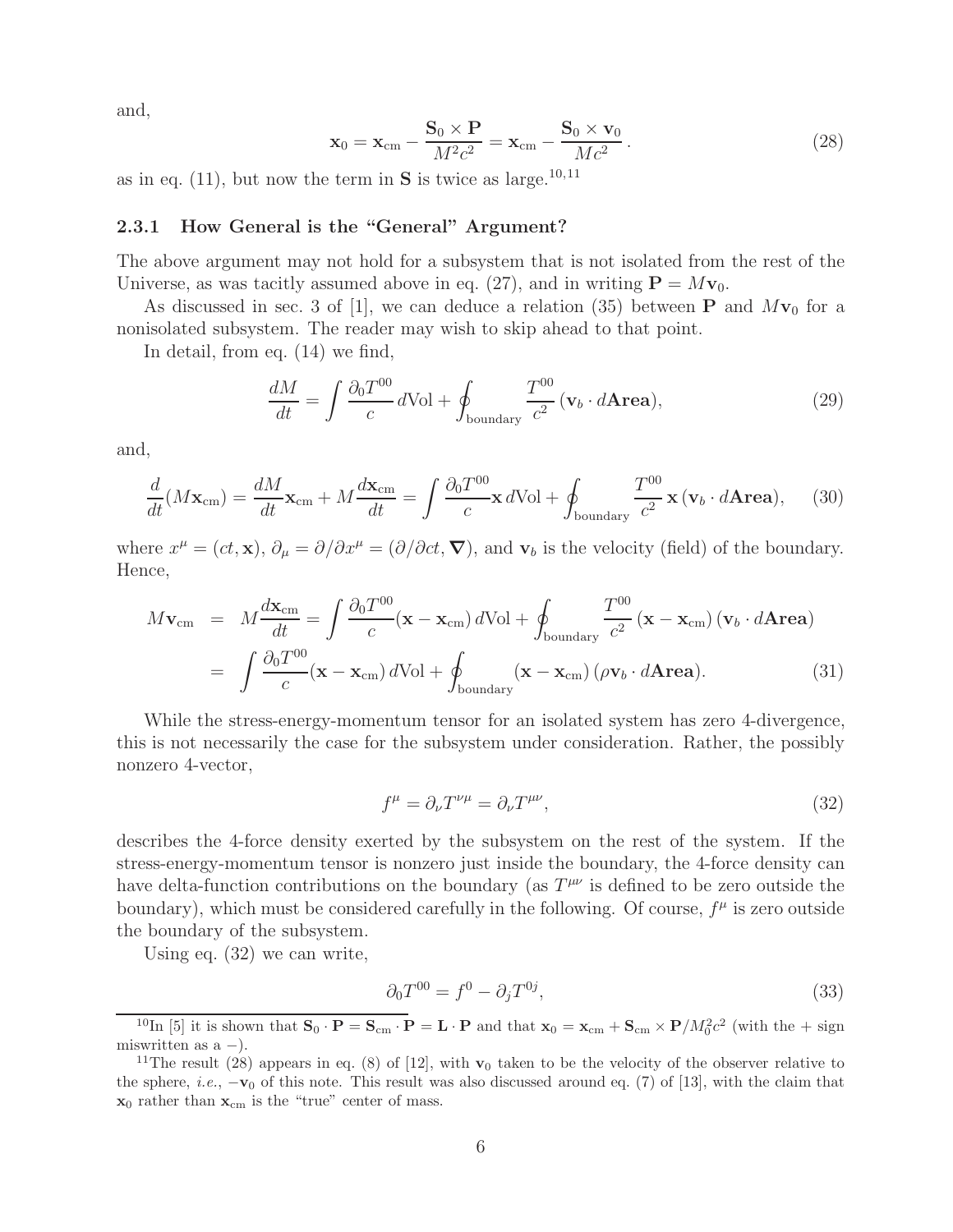where both  $f^0$  and  $\partial_i T^{0j}$  can have delta functions on the boundary. Then, noting that the momentum density **p** has components  $p_j = T^{0j}/c$ , the volume integral in eq. (31) can be written as,

$$
\int \frac{\partial_0 T^{00}}{c} (\mathbf{x} - \mathbf{x}_{cm}) d\text{Vol} = \int \frac{f^0}{c} (\mathbf{x} - \mathbf{x}_{cm}) d\text{Vol} - \int \frac{\partial_j T^{0j}}{c} (\mathbf{x} - \mathbf{x}_{cm}) d\text{Vol}
$$
  
\n
$$
= \int \frac{f^0}{c} (\mathbf{x} - \mathbf{x}_{cm}) d\text{Vol} - \int \frac{\partial_j [T^{0j} (\mathbf{x} - \mathbf{x}_{cm})]}{c} d\text{Vol} + \int \frac{T^{0j} \partial_j \mathbf{x}}{c} d\text{Vol}
$$
  
\n
$$
= \int \frac{f^0}{c} (\mathbf{x} - \mathbf{x}_{cm}) d\text{Vol} - \oint_{\text{boundary}} \frac{T^{0j} (\mathbf{x} - \mathbf{x}_{cm})}{c} d\text{Area}_j + \int \mathbf{p} d\text{Vol}
$$
  
\n
$$
= \int \frac{f^0}{c} (\mathbf{x} - \mathbf{x}_{cm}) d\text{Vol} - \oint_{\text{boundary}} (\mathbf{x} - \mathbf{x}_{cm}) (\mathbf{p} \cdot d\text{Area}) + \mathbf{P}.
$$
 (34)

Combining eqs. (31) and (34), we have,

$$
\mathbf{v}_{\rm cm} = \frac{\mathbf{P}}{M} - \frac{1}{M} \oint_{\text{boundary}} (\mathbf{x} - \mathbf{x}_{\rm cm}) \left( \mathbf{p} - \rho \mathbf{v}_b \right) \cdot d\mathbf{Area} + \frac{1}{M} \int \frac{f^0}{c} (\mathbf{x} - \mathbf{x}_{\rm cm}) d\text{Vol}. \tag{35}
$$

The integrals vanish for an isolated subsystem, in which case  $\mathbf{v}_{cm} = \mathbf{P}/M$ , as expected.

The integrals in eq. (35) can be zero even for subsystems that are not isolated. For example, if the subsystems occupy disjoint spatial volumes the integrals are zero. This holds for any reasonable choice of subsystems of an all-mechanical system, as considered in [14]. The volume integral can be nonzero only if the subsystems are both fields, or matter and fields, which occupy that same spatial volume.

We now restrict our discussion to examples in which the integrals are zero, so  $\mathbf{v}_{cm} = \mathbf{P}/M$ , and in addition the total mass and energy,  $M$  and  $U$ , of the subsystem are constant in time. In this case, the magnitude of the momentum **P**, and  $P^{\mu}P_{\mu} = Mc^2$ , are is also constant in time. Furthermore we suppose that the angular momentum tensor  $L^{\mu\nu}$  is constant in time, as holds for each of two subsystems that interact via a central force.

We still face the issue of whether relation (27) holds in the lab frame of a nonisolated subsystem.

# **References**

- [1] K.T. McDonald, *On the Definition of "Hidden" Momentum* (July 9, 2012), http://kirkmcd.princeton.edu/examples/hiddendef.pdf
- [2] C. Møller, *On the Definition of the Centre of Gravity of an Arbitrary Closed System in the Theory of Relativity*, Comm. Dublin Inst. Adv. Study A **5**, 3 (1949), http://kirkmcd.princeton.edu/examples/GR/moller\_cdias\_a5\_3\_49.pdf
- [3] A.D. Fokker, *Relativiteitstheorie* (Noordhoof, Groningen, 1929), http://kirkmcd.princeton.edu/examples/GR/fokker\_relativiteitstheorie\_29.pdf *Time and Space, Weight and Inertia* (Pergamon, 1965), http://kirkmcd.princeton.edu/examples/GR/fokker\_time\_space\_65.pdf